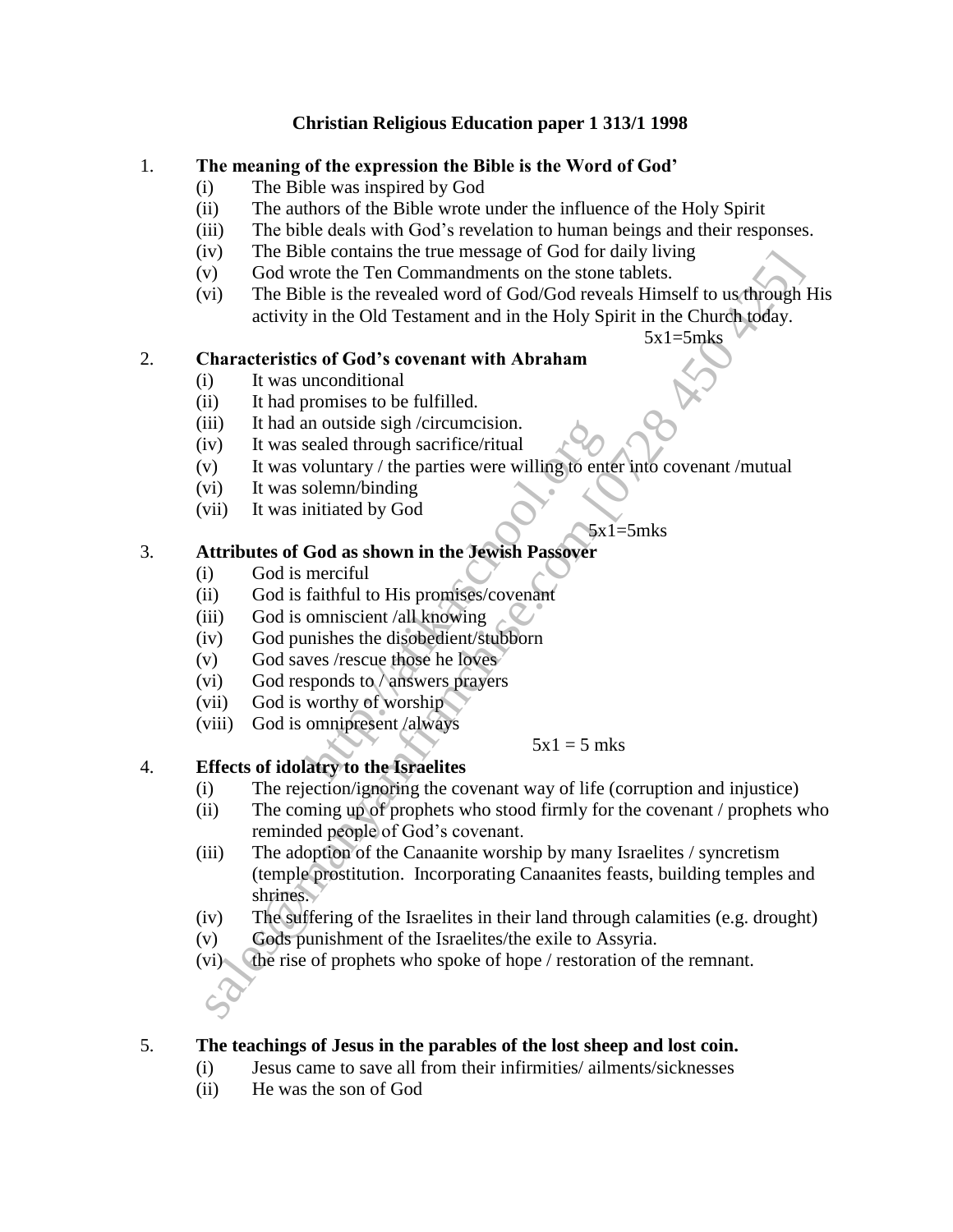- (iii) Healed people who had faith in Him
- (iv) He healed through command
- (v) Christians should be grateful to God for the blessings he bestows upon them
- (vi) Christian should forgive one another
- (vii) Christian should go out and seek for sinners.  $5x1=5mks$

# 6. **Lessons learnt from the healing of Bartimaeus the blind beggar**

- (i) Jesus came to save all from their infirmities/ailments/sicknesses
- (ii) He was the son of God.
- (iii) He healed people who had faith in Him
- (iv) He healed through command
- (v) Christians should be grateful to god for the blessings he bestows upon them.
- (vi) Christians should always seek God
- (vii) Christians should not stop those who seek God/be a stumbling block to those who seek God.  $-5$ x 1= 5mks **Example 10** and the total many of Darkundar in the theorem suppose that the best soon of God.<br>
(i) Jesus came to save all from their infirmities/ailments/sicknesses<br>
(ii) He healed prople who had faith in Him<br>
(iv) He he

### 7. **The teaching about Jesus from the cure of paralytic.**

- (i) Jesus was a teacher
- (ii) He had power of the Lord to heal
- (iii) People had faith in him
- $(iv)$  He was able to forgives sins
- (v) He was accused of blasphemy by the Jewish religious leaders. EXECT SOFT THE REFORM IN THE REFORM IN THE REFORM IN A SAME STATE OF SAMALLY CONDUCT THE INTERNATION IN SAMALLY CONDUCT THE INTERNATIONAL STATE IN A SAMALLY CONDUCT THE STATE OF SAMALLY STATE OF SAMALLY STATE AND NOTE OF T
- (vi) He had authority over sins and sickness.
- (vii) Jesus was sought by crowds who wanted to be healed.
- (ix) He had ability to read/ know people's thoughts
- (x) He healed by word of mouth
- (xi) He was praised by people for his mighty deeds.

#### $5x1 = 5mks$

# 8. **The events that took place following Jesus' death**

- (i) There was darkness from twelve non to three o'clock
- (ii) the curtain of the temple was torn into two
- (iii) Jesus cried out with a loud voice 'father into Thy hands I commit my spirit'
- (iv) Jesus' body was laid by Joseph of Arimathea in a new tomb
- (v) The army officer who was present was a good man/ innocent/ son of god
- (vi) Those who had followed Jesus went away in great sorrow
- (vii) There was an earthquake / rocks split/ tombs opened /the dead resurrected
- (viii) Jesus' body was removed from the cross
- (ix) One of the soldier s divided Jesus garments and casted lost on his tunic
- (x) The soldiers divided Jesus garment sand casted lot on his tunic
- (xi) Jesus handed over his mother to the beloved disciple, who took her to his home.

#### 5 x 1=5mks

# 9. **The qualities of an apostle in the early Church**

- (i) He was called/appointed by God
- (ii) He was to be prepared to persevere/ suffer for Christ.
- (iii) Be ready to forgive those who persecute/no retaliation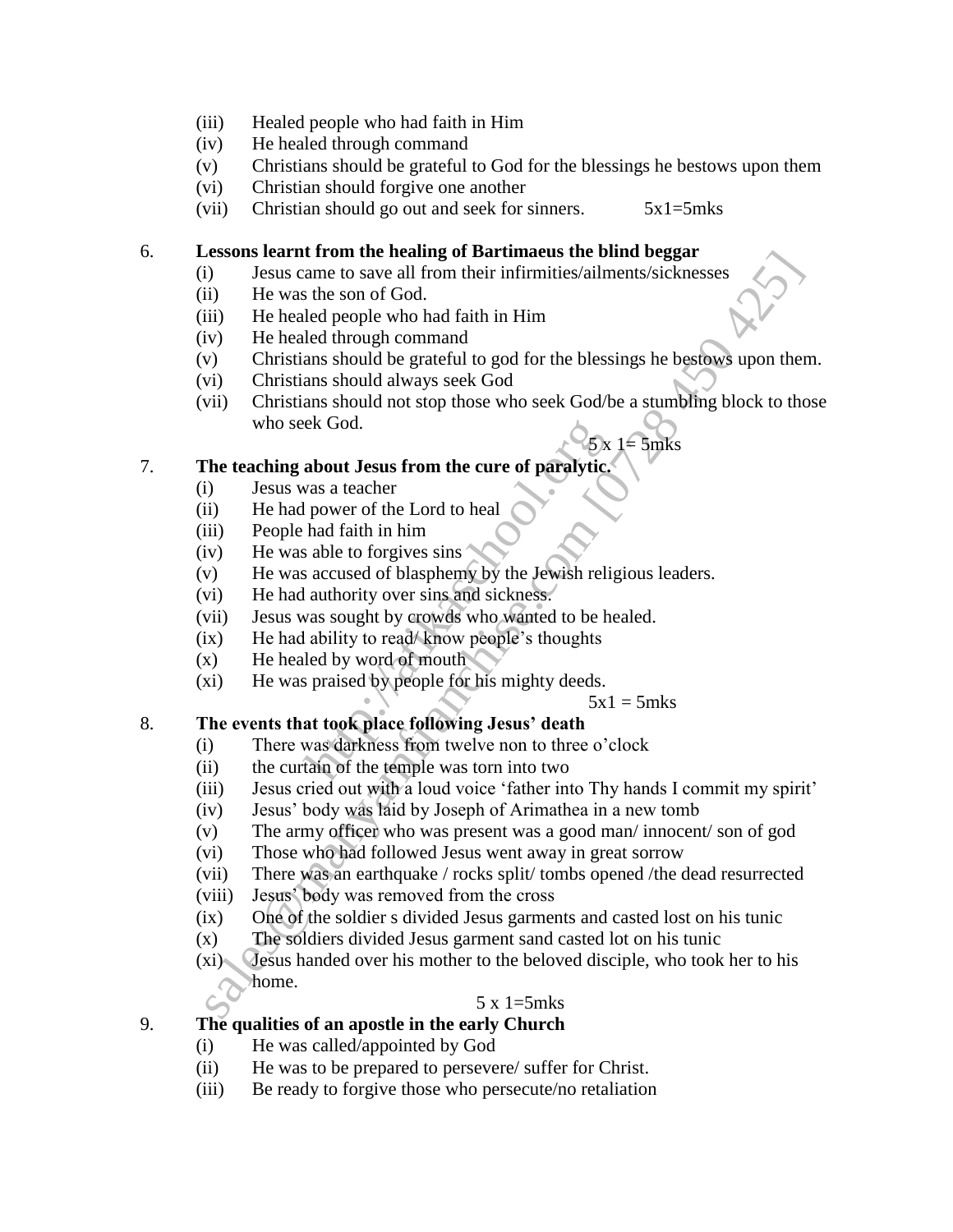- (iv) He was to humble /avoid pride
- (v) strive to win converts for the Lord
- (vi) Be loyal /teach Christian principles/ doctrines
- (vii) Commit one's life to the course and work of Christ
- (viii) Depend on God for provision and wisdom
- (ix) Rely on the Holy Spirit for interpretation/ revelation/inspiration.

 $5 \times 1 = 5$ mks

# 10. **Activities a modern Christian can perform in order to be considered a true follower of Christ**

- i. Take a vocation/ do work whose benefits are minimal –even when there is a better alternative.
- ii. Spreading the gospel in remote places/under difficult circumstances/ persevering persecution.
- iii. Witnessing through work (e.g. teaching, medical, social work)
- iv. Guiding and counseling people in understanding God's message/interpreting God's blessings/guidance. sing through work (e.g. teacning, medical<br>g and counseling people in understanding<br>blessings/guidance.<br>g for God's blessing/guidance<br>g the needy/by providing (food, shelter, c<br>g the needy/by providing (food, shelter, c<br>g strivities a modern Christian can perform in order to be considered a true<br>of Christ<br>i. Take a vocation/do work whose benefits are minimal –even when there is<br>better alternative.<br>i.e. Take a vocation.<br>iii. Spreading the g
- v. Setting good example / role models
- vi. Praying for God's blessing/guidance
- vii. Helping the needy/by providing (food, shelter, clothes)
- viii. Helping the needy/by providing (food, shelter, clothes)
- ix. Keeping to the teachings of Jesus Christ.
	- $5 \times 1 = 5$ mks.

# 11. **Factors that promote harmony and mutual responsibility in Kenya today.**

- i. The worship of god / a supreme being.
- ii. Belief in common ancestry/ origin
- iii. Sharing of material thins with the less endowed/ giving moral support in times-of need. •
- iv. Adopting positive attitude towards work/communal work
- v. Citizens have an obligation to obey the laws /rules of the country.
- vi. Developing and practicing acceptable leisure activities.
- vii. Conservation natural resources/land / environment /water/minerals
- viii. Promotion of a common language for easy/effective communication.
- ix. Respecting other people's cultures.
- x. Shunning practices that are incompatible with Christian values
- xi. Sharing respect for leaders/elders.

 $5x1=5mks$ .

# 12. **The importance of initiation rites in Africa Traditional communities**

- i. Promote the youth into adulthood
- ii. Provided a learning forum for the youth to know the societies idea/ ideals.
- iii. Used as a method of preserving between the initiaties and the sponsor/age sets.
- iv. Used as a method of preserving between the society's cultural heritage.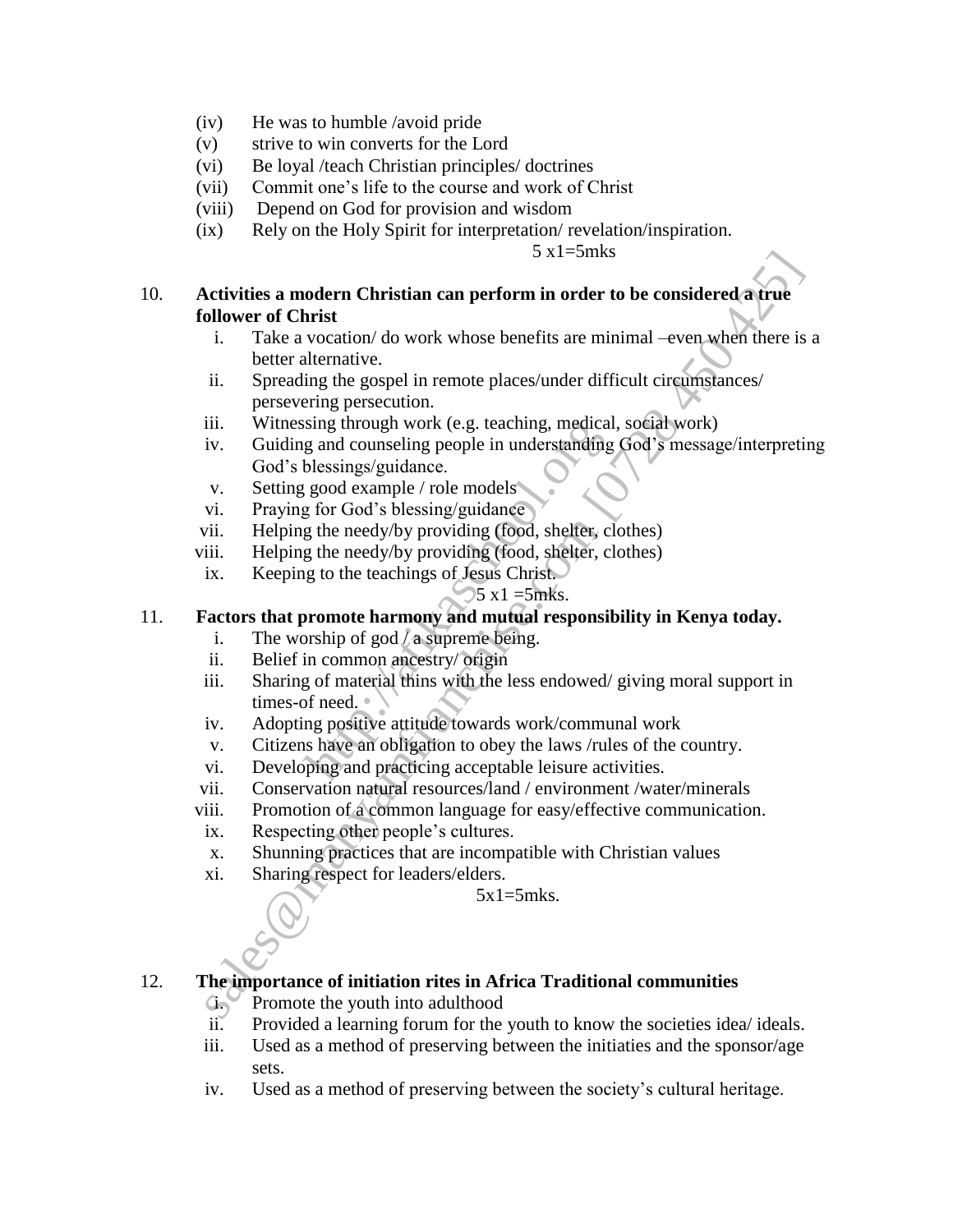- v. Enhanced a bond friendship/unity among the initiates
- vi. It made one a full member of the community / created a sense of belonging
- vii. One had the right to own property/ marry
- viii. Created a strong relationship between the initiates and sponsors/age sets.

### 13. **Ways Christian spread the gospel of Jesus today.**

- i. Use of mass media/radio/television
- ii. Missionary activities such as crusades/rallies seminars/evangelism
- iii. Preaching in churches/schools/colleges
- iv. Administering sacraments in the church as baptism/marriage
- v. Giving tithe/ offerings/sponsoring preachers
- vi. Living exemplary lives/Being role models/living according to Christian virtues/charitable deeds- e.g. visiting prison, hospitals. Etc.

# 14. **Why marriage in traditional African communities is regarded as a covenant.**

- i. Should be permanent /breaking of the marriage had serious consequences
- ii. Its binding/the couple/family /clans all who were separate before
- iii. Ceremonies are conducted where the concerned couple/family/clan take vows promising loyalty to each other.
- iv. Exchange of gifts/as a sing of lasting relationship/ cement the relationship
- v. Certain conditions have to be fulfilled such as payment of dowry/bearing of children de in traditional African communities is<br>the permanent /breaking of the marriage<br>ding/the couple/family /clans all who wer<br>onies are conducted where the concerned<br>ing loyalty to each other.<br>age of gifts/as a sing of lastin 1. Missionary activities such as costasses/rallies seminars/evangelism<br>
iii. Missionary activities such as crisades/rallies seminars/evangelism<br>
iii. Praching in churches/schools/colleges<br>
v. during exerments in the church
- vi. Gods/spirit are evoked to bless and protect the marriage/prayers are offered to God
- vii. There are witnesses i.e. families/friends
- viii. There is sharing of a meal/ceremony to express unity/friendship

# 15. **Five responsibilities of priests in traditional African communities**

- i. They offered sacrifices on behalf of the communities
- ii. Acted as mediators between God and the people
- iii. Offered prayers during religious ceremonies such as birth/initiation/marriage/death/war
- iv. Performed rituals of cleansing/healing
- v. Reconciled warring parties/peace makers
- vi. Were part of decision making body especially during calamities such as war/epidemics/drought
- vii. Foretold the future/warned people of impending danger/calamities.

#### 16. **Reasons why taboos were important in traditional African communities**

- 
- i. Guided people on moral behavior/discipline<br>ii. Outlined social relationships/kinship ties **Outlined social relationships/kinship ties**
- iii. Faster respect for elders/leaders
- iv. Maintenance of respect for God
- v. Help in maintenance of dignity/integrity.
- vi. Guided on acceptable eating habits/discourages vices such as gluttonness, greediness etc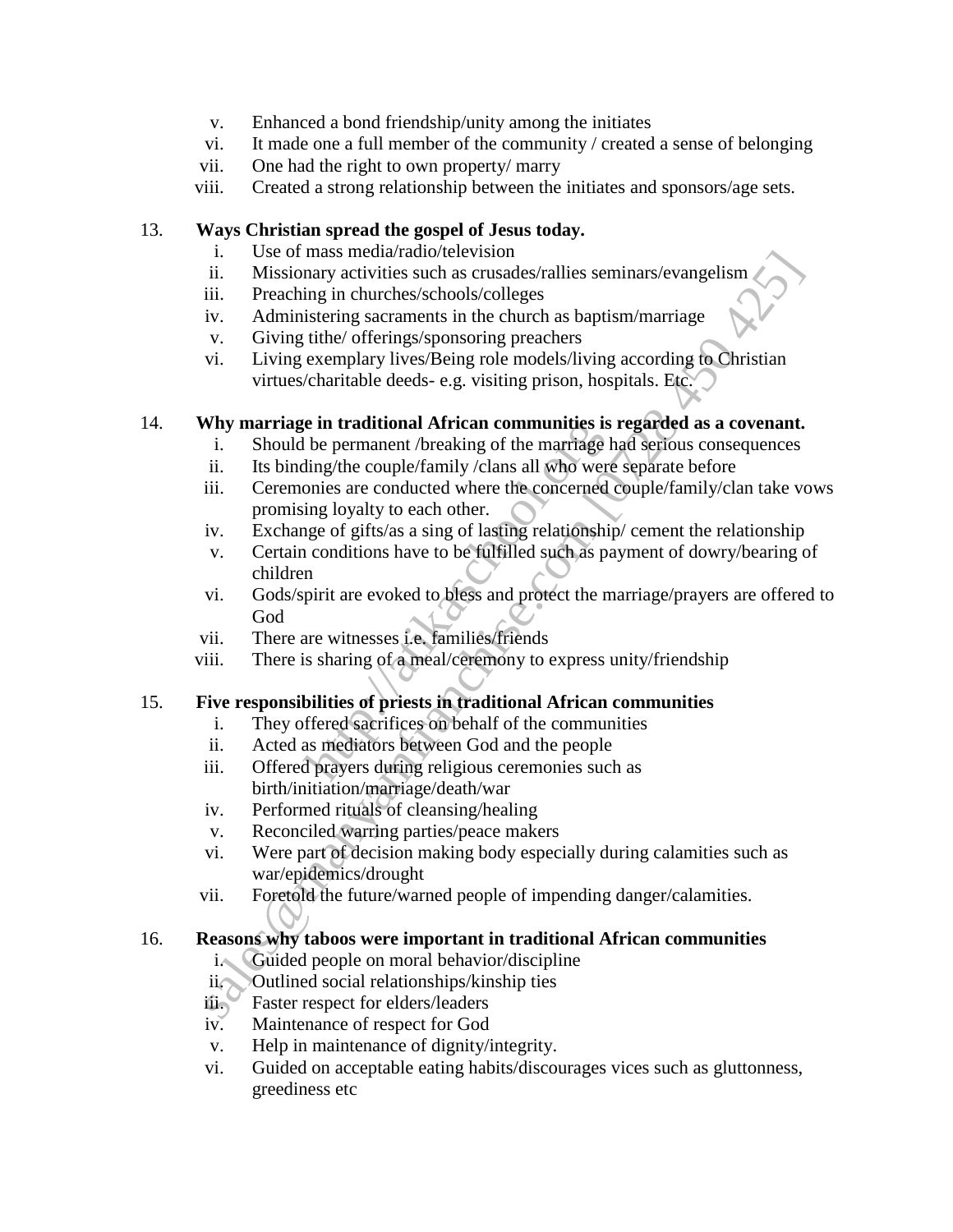vii. Create harmony/maintain law and order/promoted peace in society.

# 17. **Why a Christian should not resort to strike action as a way of presenting grievances**.

- i. Shows disobedience to lawful institutional authority which is against biblical teachings.
- ii. Leads to waste of time and resources
- iii. Disrupts peaceful working atmosphere
- iv. Could lead to destruction of property
- v. May lead to loss of life which against God's commandments
- vi. May lead to sacking/unemployment/suffering of the individuals and their dependants v. May lead to inespare the weather of the property of the property of the product of the product of the product of the product of the product of the product of the dependants of alcohol as a way spending leisure is condem
- vii. Leads to bitterness/hatred/frustrations/revenge.

# 18. **Why taking of alcohol as a way spending leisure is condemned**

- i. Lead to conflicts/squirrels within the family
- ii. Misuse of family resources/wealth
- iii. May lead to alcoholism/addiction
- iv. Leads to irresponsible sexual behaviours such as prostitution/adultery/fornication For a contract of the preacher simples are congregation<br>
to irresponsible sexual behaviours such as<br>
ution/adultery/fornication<br>
lead loss of means of livelihood/loss of ir<br>
rad to irresponsibility which return will le<br>
e/
- v. Could lead loss of means of livelihood/loss of income
- vi. May lead to irresponsibility which return will lead to divorce/separation/crimes etc
- vii. May lead to irresponsibility which return will lead to divorce/separation/crimes etc
- viii. Leads to accidents such motor accidents.

# 19. **Five reasons which motivate Christians to take vows in marriage**

- (i) If the preacher glorifies himself more than God
- (ii) If the preacher is imposter
- (iii) If the preacher enriches himself in the expenses of the congregation
- (iv) If the preacher is an imposer
- (v) If the preacher tries to force truth into their lives
- (vi) The preacher's message (sermon) may contradict their beliefs
- (vii) If the preacher is not sensitive to their needs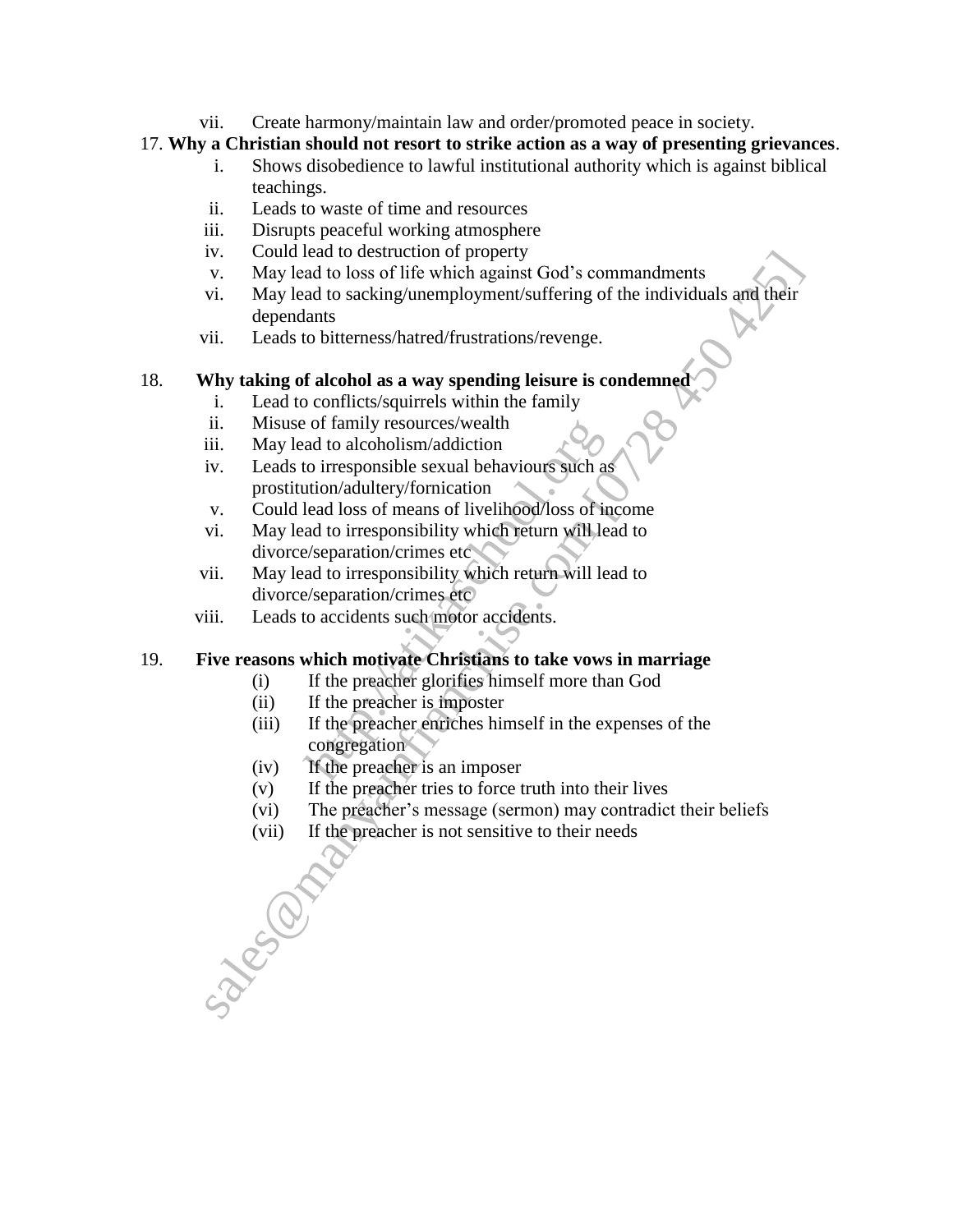### **THE KENYA NATIONAL EXAMINATIONS COUNCIL KENYA CERTIFICATE OF SECONDARY EXAMINATION CHRISTIAN RELIGIOUS EDUCATION 313/2 1998 MARKING SCHEME**

### 1.a) **Ways in which the Israelites worshipped God before the Babylonian exile**

- i. Through animal sacrifices
- ii. Through offerings
- iii. By observing religious ritual (e.g. presentation/circumcision)
- iv. By keeping the Sabbath Day.
- v. By keeping/observing the Ten commandments
- vi. Through prayer/song/dance
- vii. By Commemorating God's saving deeds/ religious festivals/ feasts.
- viii. By regarding God as their king / ruler /by obeying the earthly kings who were regarded as special representatives of God.
- ix. By building places of worship where they prayed to God/ listened to his teachings.
- x. By following the teachings of the prophets.
- xi. Honouring the temples as a sacred place where the ark of the covenant was kept
- xii. By respecting the Leviticus priest.

### $5x2=10$ mks.

### b) **Why worship was condemned in the Old Testament**

- i. People became concerned with the external practices/observances /their hearts far from God/hypocrisy. name places of worship where they praye<br>ggs.<br>lowing the teachings of the prophets.<br>ring the temples as a sacred place where<br>pecting the Leviticus priest.<br>5x2=10mks.<br>**was condemned in the Old Testament**<br>became concerned wit
- ii. People broke the Ten Commandments/disobeyed God's commands.
- iii. Religion became too commercialized/money could be used to buy favous from God./hypocrisy.
- iv. People forgot the saving works of God/worshiped foreign gods (e.g. Baal, Sherah /Idols) ii. Howeving the Sabella Day.<br>
The probability by chering desired in the commandments<br>
v. By keeping/observing the Ten commandments<br>
v. By keeping/observing the Ten commandments<br>
v. Through prayer/song/dance<br>
ii. Through
- v. The poor were hated/despised/considered outcasts.
- vi. The widows/orphans were neglected.
- vii. People believed in false prophets prophecies.
- viii. People practiced syncretism.

#### c) **Why children should be introduced to the worship of God**

- i. To create in them an awareness of God/ creation of the universe/man
- ii. To learn the true teachings of their church.
- iii. To familiarize themselves with the religious practices of their church/sacramental life of the church.
- iv. To learn to trust/obey God give themselves to God.
- v. To learn the prayers /songs of worship.
- vi. To enable them become members of the church
- vii. To initiate the example of Christ.
- viii. To give them a sense of belonging to the Christian community.

 $5x1=5mks.$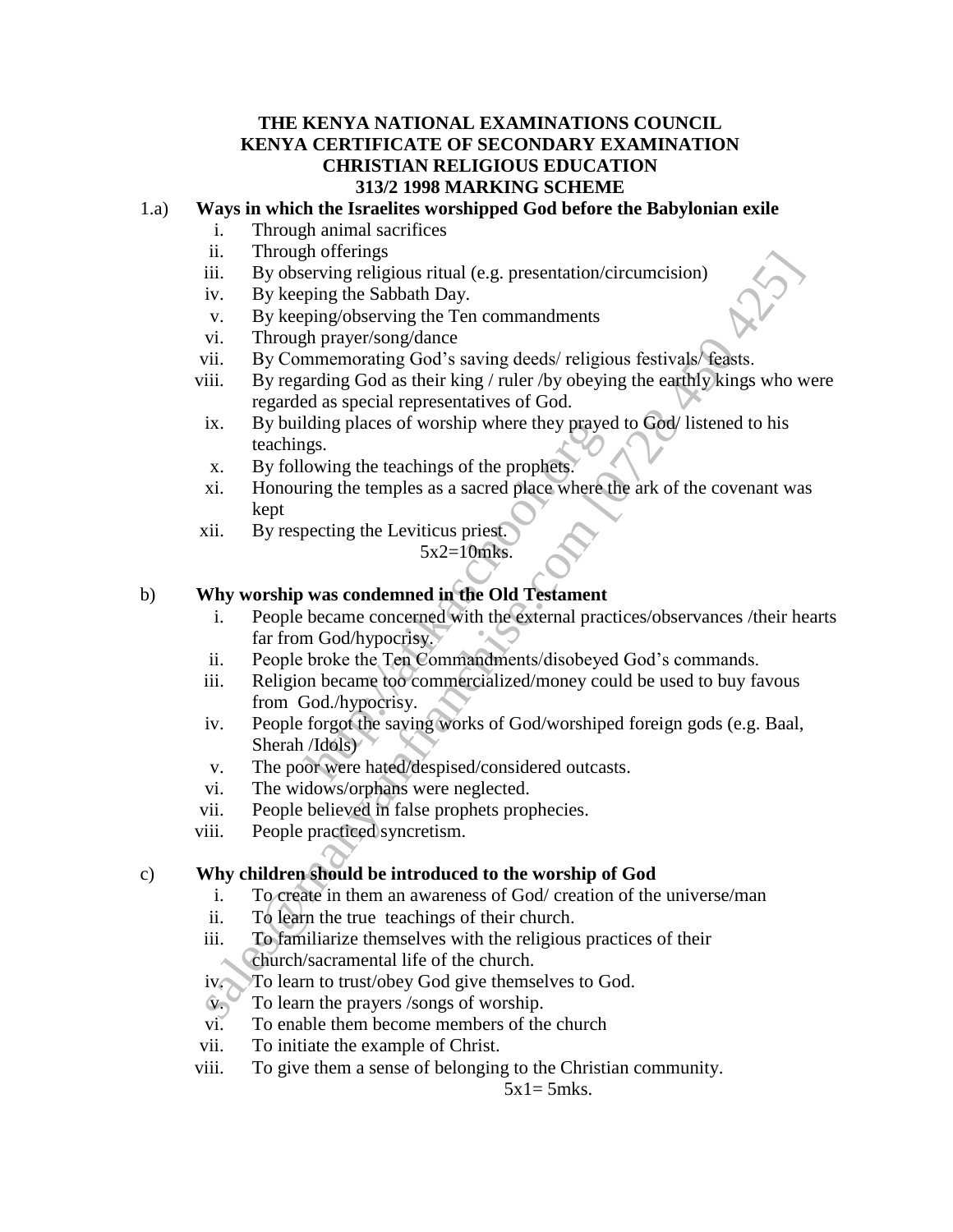### 2 a) **Areas of conflict between Jesus and the Jewish religious leaders.**

- (i) The Sabbath- The law said no work should be done on the Sabbath day BUT, Jesus healed on the Sabbath healed on the Sabbath declaring that he is the of the Sabbath (saving human life is more important than keeping the laws of the Sabbath).
- (ii) The divinity of Jesus- Jesus claimed to be equal to God (The father and I are one" )/ He had the power to forgive sins. But the Pharisees reasoned that a holy person associate with sinners/outcasts- The Pharisees reasoned that a holy person associate with sinners who are outcasts.
- (iii) Jesus association with sinners/outcasts-The Pharisees reasoned that a holy person associate with sinners who are outcasts.
- (iv) Jesus teachings- Jesus directly condemned the religious practices of the Pharisees/He called them blind leaders/hypocrites/white washed tombs, But this abuse ultimately brought hatred for Jesus (He spoke of destroying the temple and rebuilding it in three days)/ any other relevant teaching. From the power to congive sink. But the rankises cassure<br>and by person associate with sinners/outcasts-The Pharises reasoned dhat,<br>in a by person associate with sinners/outcasts-The Pharises reasoned dhat,<br>in Jesus associ
- (v) Jesus claim to be a Mesiah The Pharisees expected a political conquering messiah. But Jesus stated that he was humble serving Messiah/ His concern was for the spiritual kingdom (as a result the Pharisees were confused and could not read and interpret the signs of the time). and rebuilding it in three days)/ any other<br>laim to be a Mesiah – The Pharisees expe<br>n. But Jesus stated that he was humble se<br>the spiritual kingdom (as a result the Pha<br>ot read and interpret the signs of the time<br>pularit
- (vi) The popularity of Jesus brought him into conflict with Jewish religious leaders who were afraid of losing their own authority.
- (vii) Jesus failure to observe the traditions of elders (e.g fasting /not washing hand before meals).
- (viii) Jesus style of doing things e.g cleansing the temple/ teaching with authority brought him into conflict with Jewish religious leaders. Note: **THE CONFLICT HAS TO BE SHOWN**

#### 6 X2= 12MKS

# **(b) Causes of Conflicts between the young and the old**

- i. Church leadership The young want to have say in church affairs/decision making
- ii. Church worship- the young may consider some forms of worship dull/out of date/they may want to introduce new forms of worship e.g dance.
- iii. Religious beliefs- some are considered outdated.
- iv. Church teachings- Failure of the young people to observe certain church teaching (e.g sex before marriage/love of the church leaders may be pretenders- therefore the youth lack role models.
- v. Hypocrisy some of the church leaders may be too autocratic/intolerant to the opinions of the young.
- vi. Lack of democracy the church leaders may be too autocratic/intolerant to the opinions of the young.
- vii. **Permissiveness in society/loss of Christian values**
- viii. Family conflicts leading to loss of respect/confidence.
- ix. Loss of faith in God's workshop/loss of patience.
- x. Manner of dress-Some churches don't accept modern fashions.

 $4 \times 2 = 8$ mks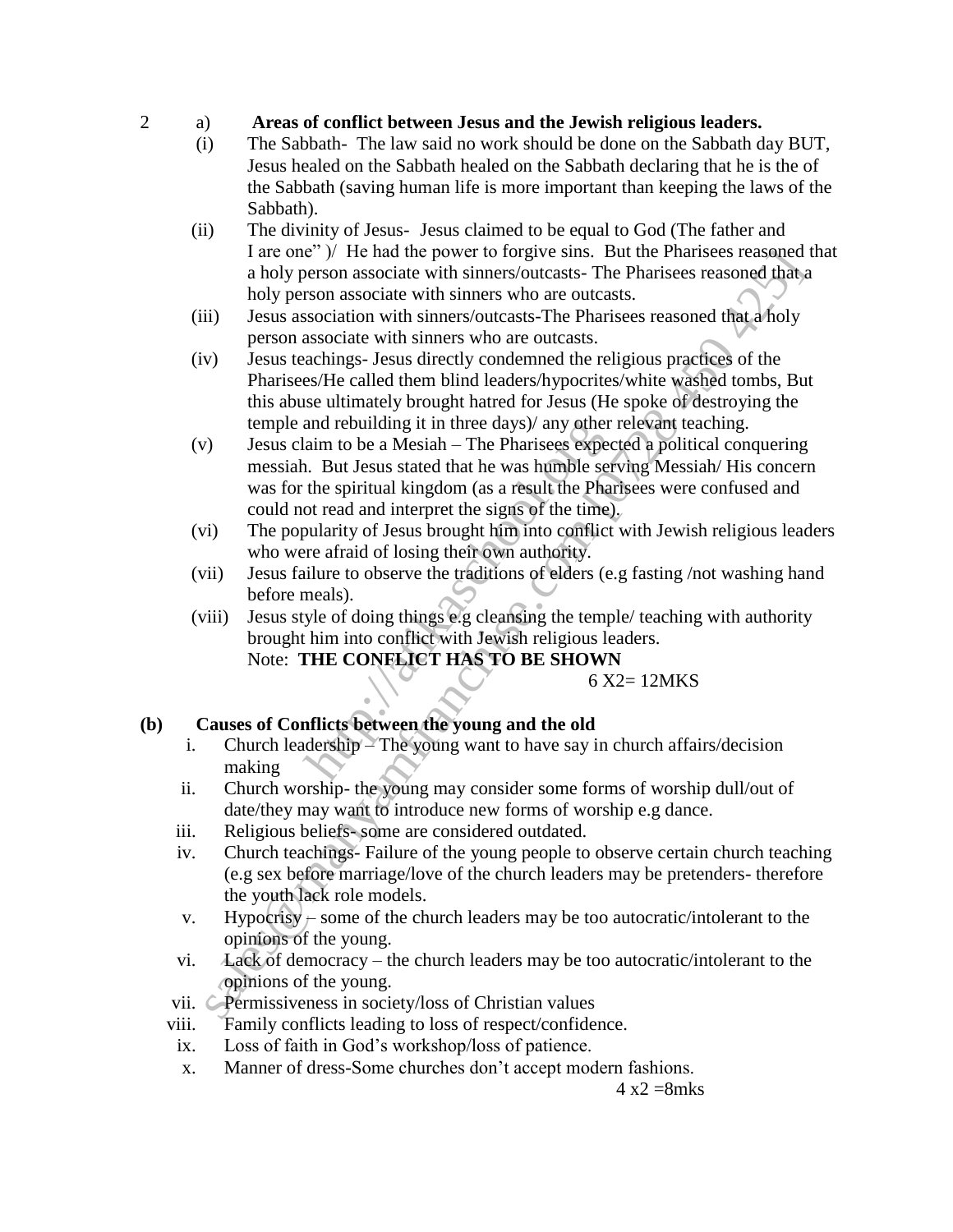- (c) Ways of resolving misunderstandings
	- (i) Through prayers to bring about proper understanding .
	- (ii) By committing the children to God's will/surrender them to God.
	- (iii) By advising them/ Providing guidance and counseling.
	- (iv) seeking help from church leaders/ priests/pastors.
	- (v) By listening to their views/making fair/Frank judgements.
	- (vi) By bing open to hem/present them with the correct picture of the situation.
	- (vii) By setting a good example to them/being role models.

 $(5 \times 1 = 5 \text{ mks})$ 

- 3. (a) **Paul's teaching on responsibility for others according to Galatians 6:1-10** somethise of the sales of the sales of the sales of the sales of the sales of the sales of the sales of the sales of the sales of the sales of the sales of the sales of the sales of the sales of the sales of the sales of
	- (i) Correcting wrong doers gently.
	- (ii) Sharing one another's problems/burdens.
	- (iii) Avoiding boastful behaviour that may discourage other in faith/self righteousness.
	- (iv) Taking care that one does not fall into temptation lest one becomes a stumbling block to the brethren. busness.<br>
	(care that one does not fall into temptation<br>
	ing block to the brethren.<br>
	one will be responsible for his/her spiritua<br>
	should be fellowship between the teacher<br>
	ver sows evel will be punished/whoever seest to Go
	- (v) Everyone will be responsible for his/her spiritual life/problems
	- (vi) There should be fellowship between the teacher and the learner.
	- (vii) Whoever sows evel will be punished/whoever sows good will be rewarded.
	- (ix) Be honest to God for He is not mocked.
	- (b) **Difficulties to harmonious living in Christian families today.**
		- i. Unfaithfulness/promiscuity
	- ii. Misuse of family resources/lack of resources.
	- iii. Lack of communication.
	- iv. Child-abuse (e.g. beating/raping/incest/favoritism).
	- v. Alcoholism/drug abuse.
	- vi. Separation of family members (e.g. due to wage/labour/education)
	- vii. Denial of conjugal rights.
	- viii. Sickness (e.g. AIDS/ cancer/impotence /barrens )
	- ix. Child delinquency
	- x. Lack of tolerance/forgiveness/cruelty.
	- xi. Greed for wealth/self esteem/prestige/professionalism.
	- xii. Religious fanaticism/denominational difference.
	- xiii. Traditional/cultural inhibitions/influence.
	- xiv. Peer group influence/pressure western influence/permissiveness.
	- xv. Generation gap

# (c) **Ways in which the church strengthens family relationship today.**

- i. Through guidance and counseling /mediation.
- ii. Hold seminars/conferences/etc for couples/children/the youth.
- iii. Through publications on Christian living (e.g. magazines/books/ pamphlets).
- iv. Use of mass –media (radio/videos/television).
- v. Through preaching/teaching /condemning vices
- vi. Through offering pastoral care in homes/house visits.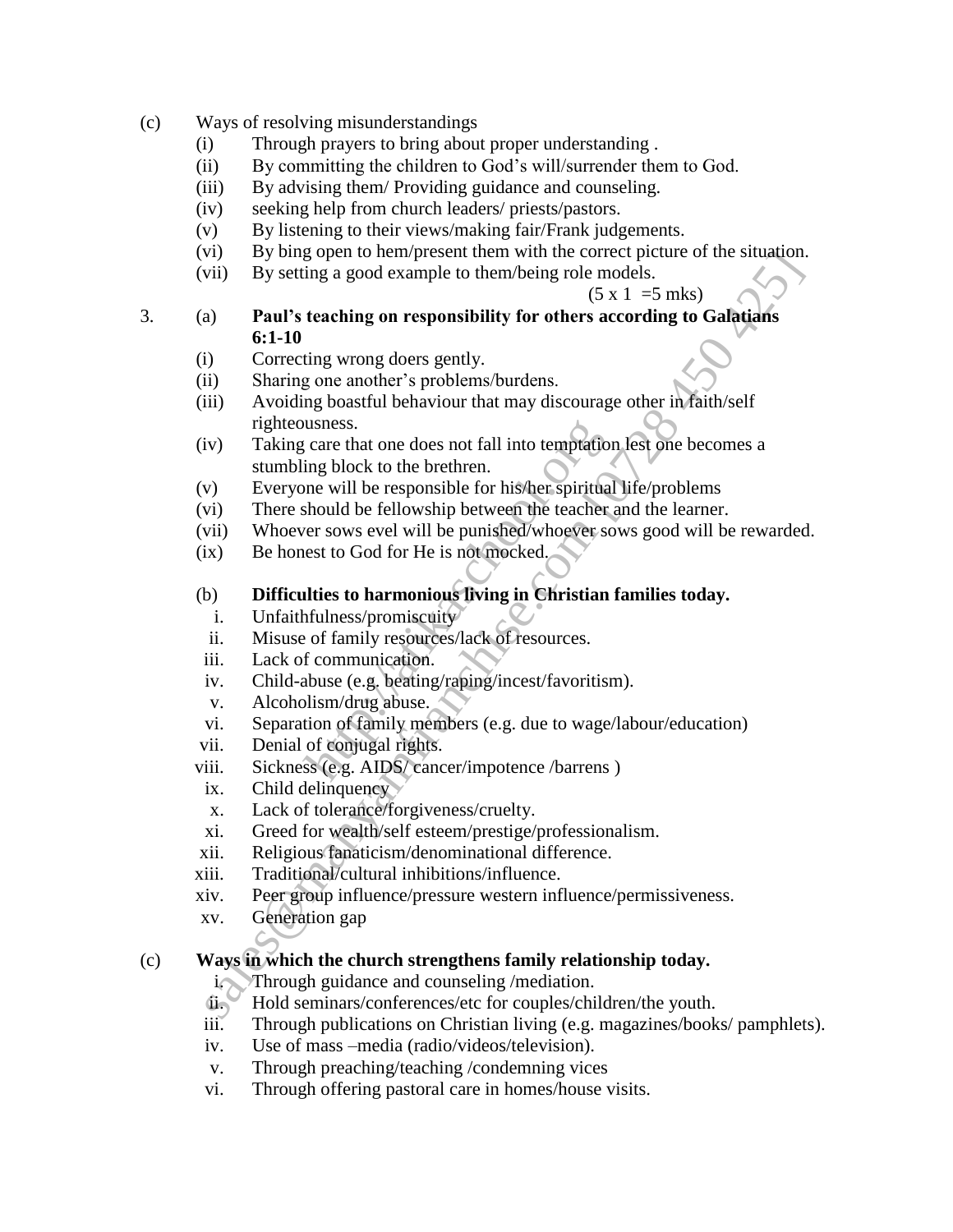- vii. Giving financial support to the needy families
- viii. Praying for the families.
- ix. Offering employment to the jobless.
- x. Providing vocational training /skills.

 $7x1 = 7$ mks.

### 4. a) **How wealth acquired in African Traditional Societies.**

- i. Bride price was given as a token of appreciation to the girl's parents.
- ii. Trough barter trade (exchange of commodities/ goods).
- iii. Through inheritance of property from parents /guardians/relatives
- iv. Gifts were given in appreciation of talents/goods conduct/loyalty.
- v. Through warfare/raids
- vi. Through marrying many wives/getting many children who provided labour force.
- vii. Through use of skills like tool making/weaving /pottery/ welding (they were able to produce goods for exchange).
- viii. Those with talents like medicine men/dividers/rainmakers sold there services.
- ix. Those who worked hard (e.g through clearing forest/breading of verging land enriched themselves.
- b) **Ways through which money economy has undermined the principles of Christian living.** The use of skills like tool making/weaving<br>produce goods for exchange).<br>with talents like medicine men/dividers/rs<br>who worked hard (e.g through clearing for<br>each themselves.<br>bugh which money economy has underriving.<br>is the
- i. There is the use of corruption/bribery/giving false witness/other immoral practices. The wealth adventure in African Trainmoreal is a column of the girl's parents.<br>
i. Bride price was given as a token of appreciation to the girl's parents.<br>
iii. Through hater trade (scchange of commodities/goods).<br>
iv. Gi
	- ii. People are discriminated against because of poverty
- iii. There is power struggle to acquire wealth/riches to protect it.
- iv. Wage labour has undermined the family unit
- v. People sell family land and end up living as squatters/labourers on the very land.
- vi. There is the rise of individualism/unwillingness to share.
- vii. Dependence on foreign aid/donations/has undermined the virtue of hard work to earn a living.
- viii. Development of class system in Africa.
- ix. There is rural-urban migration leading to weakness in the family unit
- x. Bride price/ marriage has been commercialized thus undermining love/equality in the home.
- xi. Struggle to acquire wealth has undermined commitment to God/worship of God.

# c) **Proper use of wealth**

- 
- i. Through financing the spread of the Gospel.<br>ii. Contributions towards the construction of ho Contributions towards the construction of hospitals/schools/churches/homes
- for the old/destitute/disabled/rehabilitation centers.
- iii. Provision of formal education
- iv. Provision of professional training.
- v. Provision of technical training
- vi. Giving famine relief (e.g. to the drought stricken areas etc)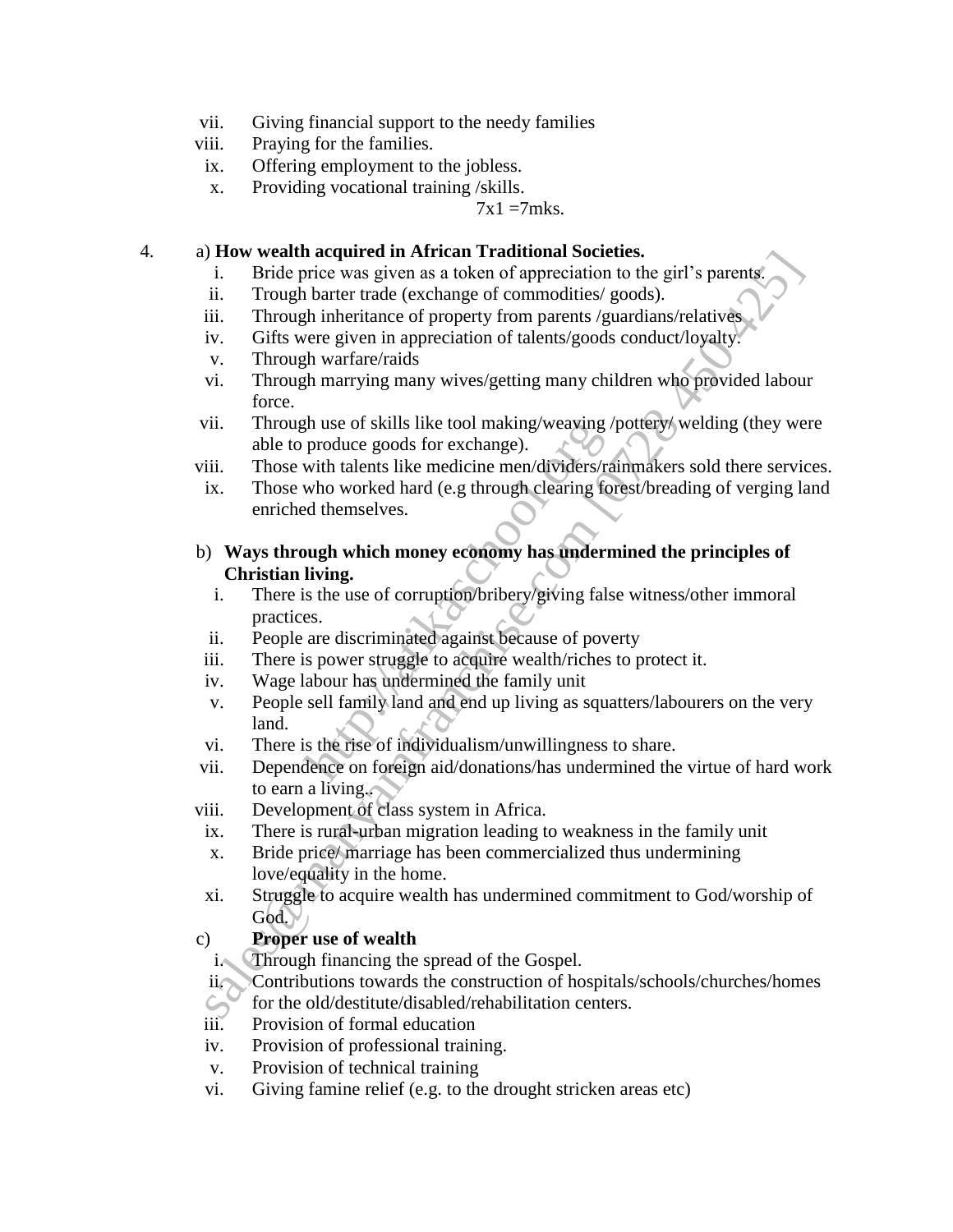- vii. Provision of social services/amenities to the needy.
- viii. Giving arms to the poor /sharing /helping others/needy.
- ix. Giving tithes/offerings
- x. Providing for the family needs.

#### $8x = 128$ mks.

### 5. (a) **Effects of Christianity on Traditional African communities in Kenya by 1914**

- i. It encouraged monogamy therefore many women remained unmarried.
- ii. It led to the disintegration of communal life of the Africans/encouraged individualism
- iii. The role of African specialists/leaders/medicine men/prophets/midwives/elders declined.
- iv. Africans lost land to missionaries for mission stations.
- v. It led to the discouragement of African Religious practices/beliefs.
- vi. The life span was lengthened due to the introduction of healthy services.
- vii. It led to the introduction of vocational education which gave Africans literate /acquire white collar jobs.
- viii. It led to the introduction of vocational education which gave Africans skills (e.g. agricultural skills). e discouragement of African Religious pr<br>an was lengthened due to the introduction<br>e introduction of vocational education wh<br>hite collar jobs.<br>e introduction of vocational education wh<br>l skills).<br>cans were made to despise Iffects of Christianity on Traditional African communities in Kenya by 1914<br>
It encouraged monogramy therefore many women remained unmarried<br>
it tel to the disintegration of communal life of the Africans/encouraged<br>
indiv
- ix. Some Africans were made to despise some practices which were considered harmful (e.g. female circumcision/tattooing /killing of twins).
- x. African started accepting the idea of universal God/converted to Christianity.
- xi. Africans were enlightened about their rights (EFFECTS TO COME OUT CLEARLY)

# $8 X 2 = 16 MKS$ .

# (b) **Government's contribution towards the evangelization process**

- i. The Kenya constitution guarantees freedom of worship.
- ii. The government provides a peaceful environment by maintaining law and order
- iii. Provision of infrastructure for ease of accessibility.
- iv. Allowing Christian Religious Education t be included in the curriculum
- v. Training/offering employment to Christian Religious Education teachers.
- vi. Helping in the construction of churches/Christian run schools/hospitals seminars/conferences/ worship.
- vii. The government allows her institutions to be used as venues for seminars /conferences/worship.
- viii. Allowing churches to be sponsors/control their sponsored institutions.
- ix. The government sets aside land for church construction.
- x. Allowing the use of mass media (e.g. radio/television/magazines/pamphlets) to popularize church activities/evangelization.
- xi. The government allows evangelists from other countries to come and preach/win converts for Christ/allowing Kenyans to go to foreign countries for theological training.
- xii. Christian holidays are incorporated in the national calendar (e.g Easter/Chrismas)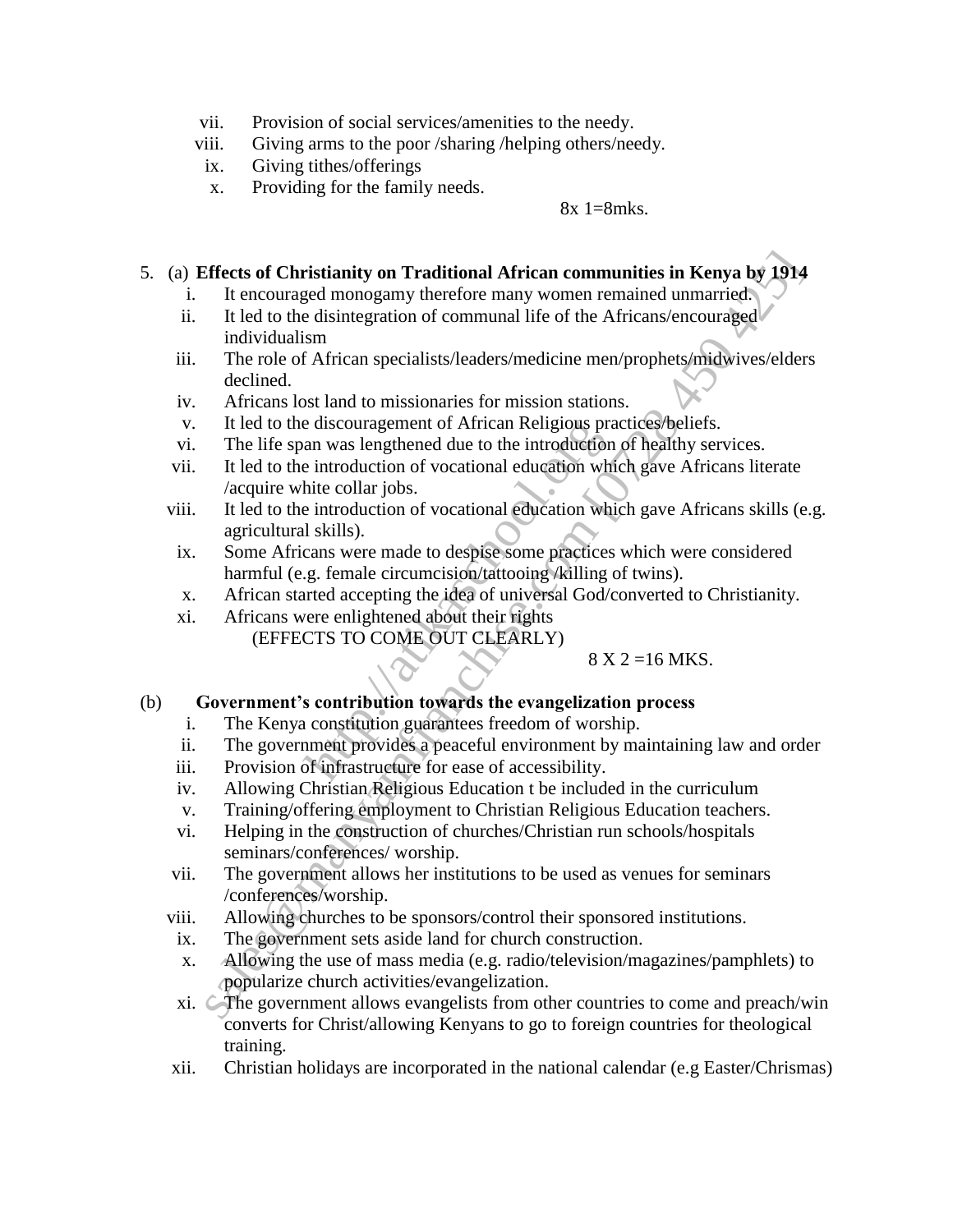- xiii. The government officials are invited to attend opening/closing of Christian functions as a way of boosting their morale.
- xiv. Christian leaders are invited to pray in official functions/national anthem proceeds official openings.

### 6 a) **The cost of discipleship among the early Christians in Africa.**

- i. Be ready to cut off family ties
- ii. Denouncing of previous faith/beliefs.
- iii. Supporting one another in all situations/circumstances.
- iv. Shunning away from material wealth.
- v. Accepting Jesus under any circumstances
- vi. Ready to suffer/die for Jesus sake.
- vii. Being firm in faith
- viii. No fear of earthly authority.
- ix. Should not fight back when provoked.
- x. To co-exist with others regardless of status /education.
- xi. Being –joyous when persecuted.
- xii. Encouraging new converts in the faith not to fear for persecution.
- xiii. Loving one another.

# $9 \times 1 = 9$ mks

# (b) **Why some Christians are opposed to women leadership in the Church today.**

- i. The woman was the first to fall into sin in the story of Adam and Eve
- ii. According to Old Testament teachings, the woman was considered ritually unclean during her monthly flow.
- iii. Due to African/Jewish cultural influence where women were considered lesser beings.
- iv. Due to the misinterpretation of the second account of the creation story where a woman was created after man an therefore belie fed to the inferior/subordinate to man/misinterpretation of the Bible. The mean provided is the provided.<br>
The twith others regardless of status /education<br>
yous when persecuted.<br>
In graw converts in the faith not to fear for<br>
e another.<br>
Section and the mean of the story<br>
to Old Testament te Be leady to Catch Training these<br>Denouncing of previous faith/beliefs.<br>Supporting on another in all situations/circumstances.<br>Supporting over another in all situations/circumstances.<br>Ready to suffer/die for Jesus sake.<br>Be
- v. God is referred to as a He (man) and therefore men are held closer to Him in comparison to women.
- vi. Inability of women to carryout duties continuously due to interruption (e.g. pregnancy/ child birth/marital obligations.)
- vii. Inability o women to work under strenuous conditions/circumstances.
- viii. Basing on St. Paul's teaching where he says tat women should be silent in church (1 Corinthians 14: 34-36)
- ix. The argument is based on the choosing of the twelve apostles by Jesus Christ who were all men.
- x. Basing on Pauline teaching about the appointment of the bishops/deacons in the early church.
- (c) Ways through which women leadership is promoted in the church today
	- i. Providing education for women/sanitizing women on their rights.
	- ii. Training women on various church ministries.
	- iii. In some churches, women are ordained as pastors/reverends/elders.
	- iv. Involving them in teaching/preaching the gospel.